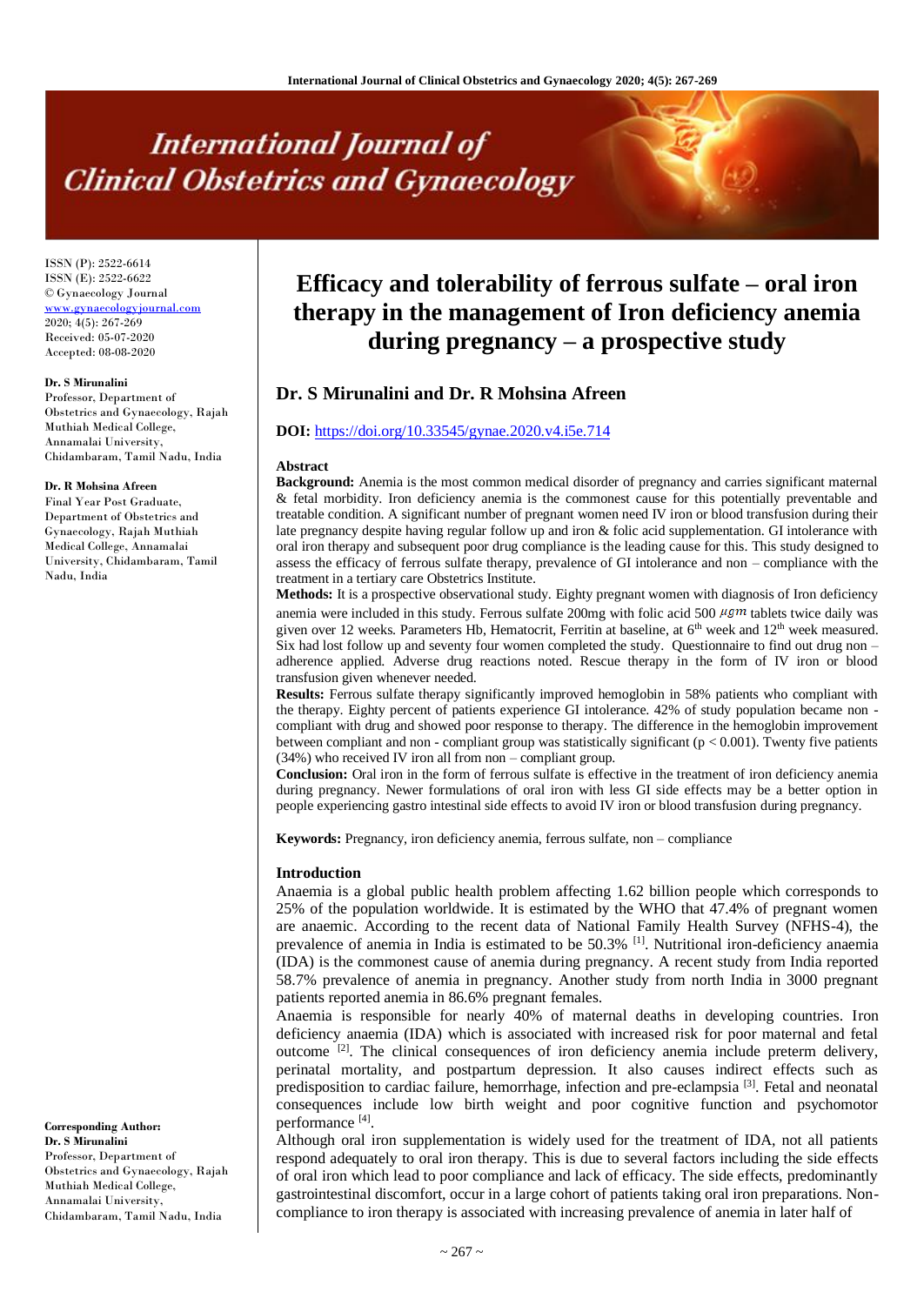pregnancy and makes them to require intra venous iron or blood transfusion to avoid anemia related complications. Conventional form of intravenous iron also associated with undesirable and sometimes serious side effects and therefore should be used judiciously [5].

This study aimed at analyzing the efficacy and tolerability of conventional oral Iron, ferrous sulfate in the treatment of Iron Deficiency Anemia during pregnancy. We also studied the prevalence of Non – compliance with the therapy and its consequences.

#### **Methods**

It is a prospective observational study conducted at a tertiary care Obstetrics Institute, south India. All the pregnant women attending our ante natal clinic during February 2019 to December 2019 with gestational age of 12 and 24 weeks were screened for Anemia. Pregnant women with diagnosis of Iron Deficiency Anemia were enrolled in this study. Informed and written consent was obtained. Women with severe and symptomatic anemia, anemia of other than iron deficiency were excluded from the study. Persons who were already on iron supplements also not included in this trial.

Baseline clinical and lab parameters (Hb, Hematocrit and Ferritin) were measured. Ferrous sulfate 200mg with folic acid 0.5mg tablets twice daily was prescribed for12 weeks. At the first follow up visit  $(6<sup>th</sup> week)$  and the second follow up visit (12th week) clinical and lab parameters reviewed. Questionnaire for non – compliance of therapy was noted. Rescue therapy in the form of conventional intra venous Iron or blood transfusion given whenever needed.

At the end of  $12<sup>th</sup>$  week patients were divided in to two groups; group  $A -$  Poor drug compliance and group  $B -$  Good drug compliance. Changes in Hb, Hematocrit and Ferritin between the two groups measured. GI intolerance and need for IV iron therapy among the groups compared. Appropriate statistical tests applied.

#### **Results**

Eighty eligible women were enrolled in the study. Six women lost to follow up and the remaining seventy-four patients completed study. Mean age of the women was  $24.71 \pm 2.88$ years. Thirty-one (41.9%) women were primi and forty-four (58.1%) were multiparous women. Mean gestational age was  $17.79 \pm 2.86$  weeks ranges from 12 weeks to 22 weeks. Mean hemoglobin and hematocrit at baseline were  $8.72 \pm 0.71$  g/dl and  $25.48 + 2.52$  respectively. Ferritin level at baseline was 3.90ng/ml. No women had peptic ulcer disease or any other GI symptoms at starting of the study.

**Table 1:** Baseline parameters

| <b>Baseline parameters</b> |                               |  |  |
|----------------------------|-------------------------------|--|--|
| Age                        | $24.71 \pm 2.88$ years        |  |  |
| Parity                     | Primi 31 women & Multipara 44 |  |  |
| Gestational age            | $17.79 + 2.86$ weeks          |  |  |
| Hemoglobin                 | $8.72 + 0.71$ g/dl            |  |  |
| Hematocrit                 | $25.48 \pm 2.52$              |  |  |
| Ferritin                   | $3.90$ ng/ml                  |  |  |
| GI symptoms                | Ni1                           |  |  |

Hemoglobin at  $6<sup>th</sup>$  week and  $12<sup>th</sup>$  week was  $9.32 + 0.81$  g/dl and 9.64 + 1.09 g/dl respectively. Hematocrit at  $6<sup>th</sup>$  week and  $12<sup>th</sup>$ week was  $27.61 + 2.89$  and  $28.64 + 3.54$  respectively. Ferritin at 6 th week and 12th week was 13.80ng/ml and 24.45ng/ml respectively.

**Table 2:** Hb

| Нb          | g/dl |                 |  |
|-------------|------|-----------------|--|
|             |      | <b>Mean</b> ±SD |  |
| Baseline Hb | 74   | $8.72 + 0.71$   |  |
| 6 weeks Hb  | 74   | $9.32 + 0.81$   |  |
| 12 weeks Hh | 7Δ   | $9.64 + 1.09$   |  |

**Table 3:** PCV

| <b>PCV</b>          |  |                 |  |
|---------------------|--|-----------------|--|
|                     |  | <b>Mean</b> ±SD |  |
| <b>Baseline PCV</b> |  | $25.48 + 2.52$  |  |
| 6 weeks PCV         |  | $27.61 + 2.89$  |  |
| 12 weeks PCV        |  | $28.64 + 3.54$  |  |

**Table 4:** Ferritin

| Ferritin                 | ng/ml |               |  |
|--------------------------|-------|---------------|--|
|                          |       | <b>Median</b> |  |
| <b>Baseline Ferritin</b> |       | 3.90          |  |
| 6 weeks Ferritin         |       | 13.80         |  |
| 12 weeks Ferritin        |       |               |  |

70% (52/74) of women at  $6<sup>th</sup>$  week and 81% (60/74) of women at  $12<sup>th</sup>$  week experienced GI symptoms. 28% (21/74) of women at  $6<sup>th</sup>$  week and 42% (31/74) of women at  $12<sup>th</sup>$  week accepted poor drug compliance. 34% (25/74) of women required IV iron as a rescue measure in view of drug intolerance with persistent anemia. Three women received blood transfusion due to severe anemia.



**Graph 1:** GI symptoms



**Graph 2:** Drug Compliance